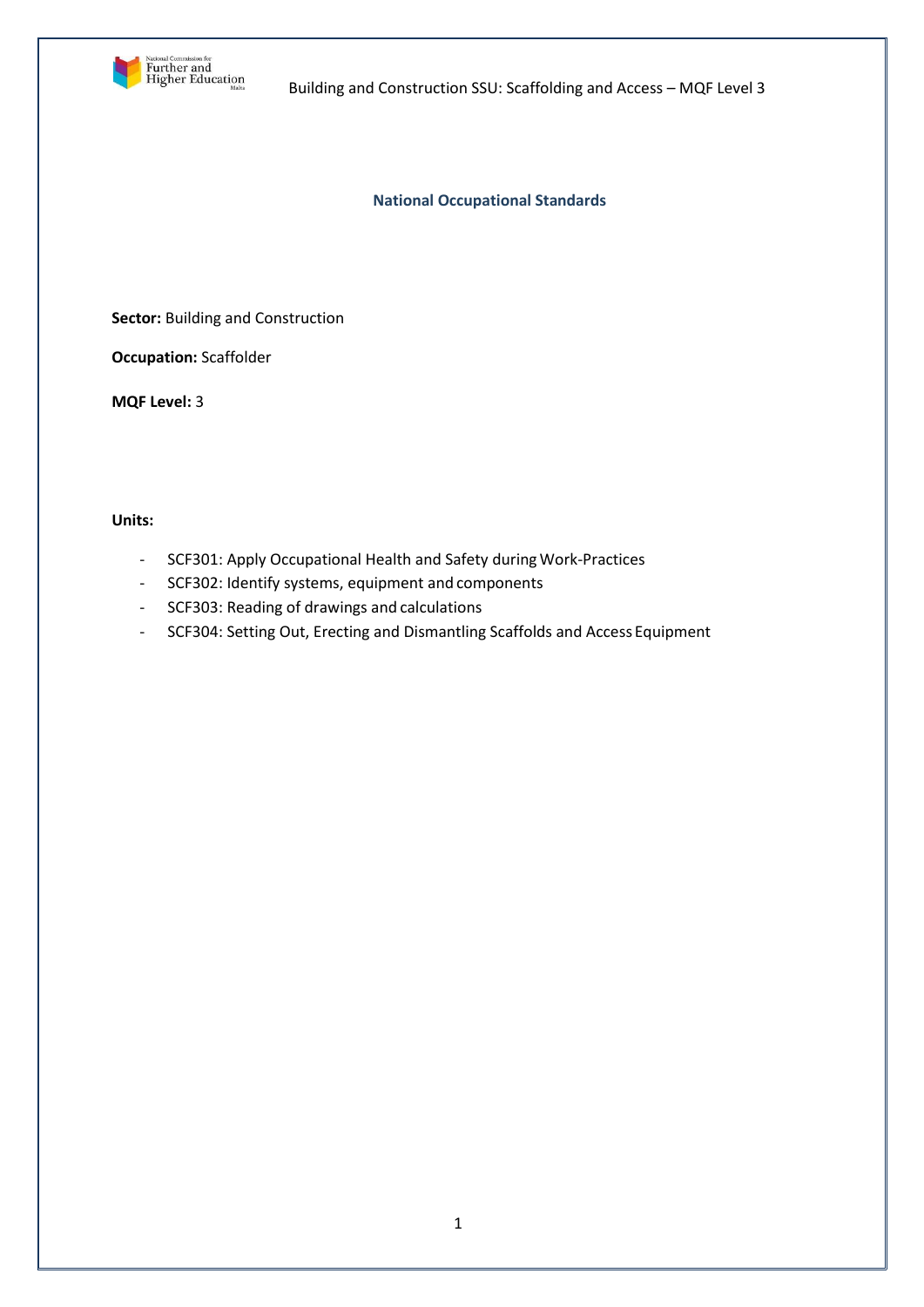

## **SCF301: Apply Occupational Health and Safety during Work-Practices**

This unit is about being able to use safe procedures and safe work practices at sites undergoing new construction or maintenance and repair. The persons carrying out this work must possess the necessary knowledge and skills to ensure that their actions do not create health and safety risks to others, can identify risks and hazards associated with the working environment, with tools, equipment, materials and substances used.

# **Performance Criteria:**

The candidate must have the necessary knowledge and skills to:

- 1. Carry out safe working practices to prevent hazards and to ensure the safety of workersand members of the public.
- 2. Carry out safe working practices using appropriate equipment and materials to prevent damages to work areas and injuries to himself and 3rd parties.
- 3. Set up safety barriers around a work environment hazard to protect workers and membersof the public.
- 4. Use appropriate protective clothing and safety equipment and know the whereabouts of firstaid equipment.
- 5. Use, handle and store materials hazardous to health in a safemanner.
- 6. Carry out a risk assessment to cover the job assigned and the working area required for the job.
- 7. Locate and switch-off temporary or fixed electrical switch gear, isolating valves as instructed in the health and safety procedures.
- 8. Collaborate with construction team members.
- 9. State the factors affecting safety of scaffold structures.
- 10. List the types of scaffold inspection checklists.
- 11. State the main content that should form the scaffold register. (Inspection authority or company document).
- 12. Advise on health and safety precautions being applied on day-to-daybases.
- 13. Take all measures to keep adequate working distance from overhead electricalcables.

#### **Required Knowledge**

The Level 3 Scaffolder must know and explain:

- 1. The roles and responsibilities of themselves and others under the Health andSafety Act.
- 2. The health and safety risks associated with their role which include tools, materialsand equipment used and working practices and procedures.
- 3. The recognition of potential hazardous material at theworkplace.
- 4. The procedures for dealing with potential hazardous material in the place ofwork.
- 5. The health concerns associated with the workplace and safe practices when carryingout work.
- 6. When to seek expert assistance.
- 7. Hazards and potential hazards at the place of work (such as electricity, slippery and uneven surfaces, dust and fumes, handling and transporting, contaminants and irritants, fire, heights, improper use of tools and equipment).
- 8. The understanding of the importance of being alert to the presence of hazards in the place ofwork.
- 9. The responsible persons to whom to report health and safetymatters.
- 10. The emergency procedures in the place ofwork.
- 11. The first aid facilities that exist within the workarea.
- 12. The understanding of the use of barriers and warning signs.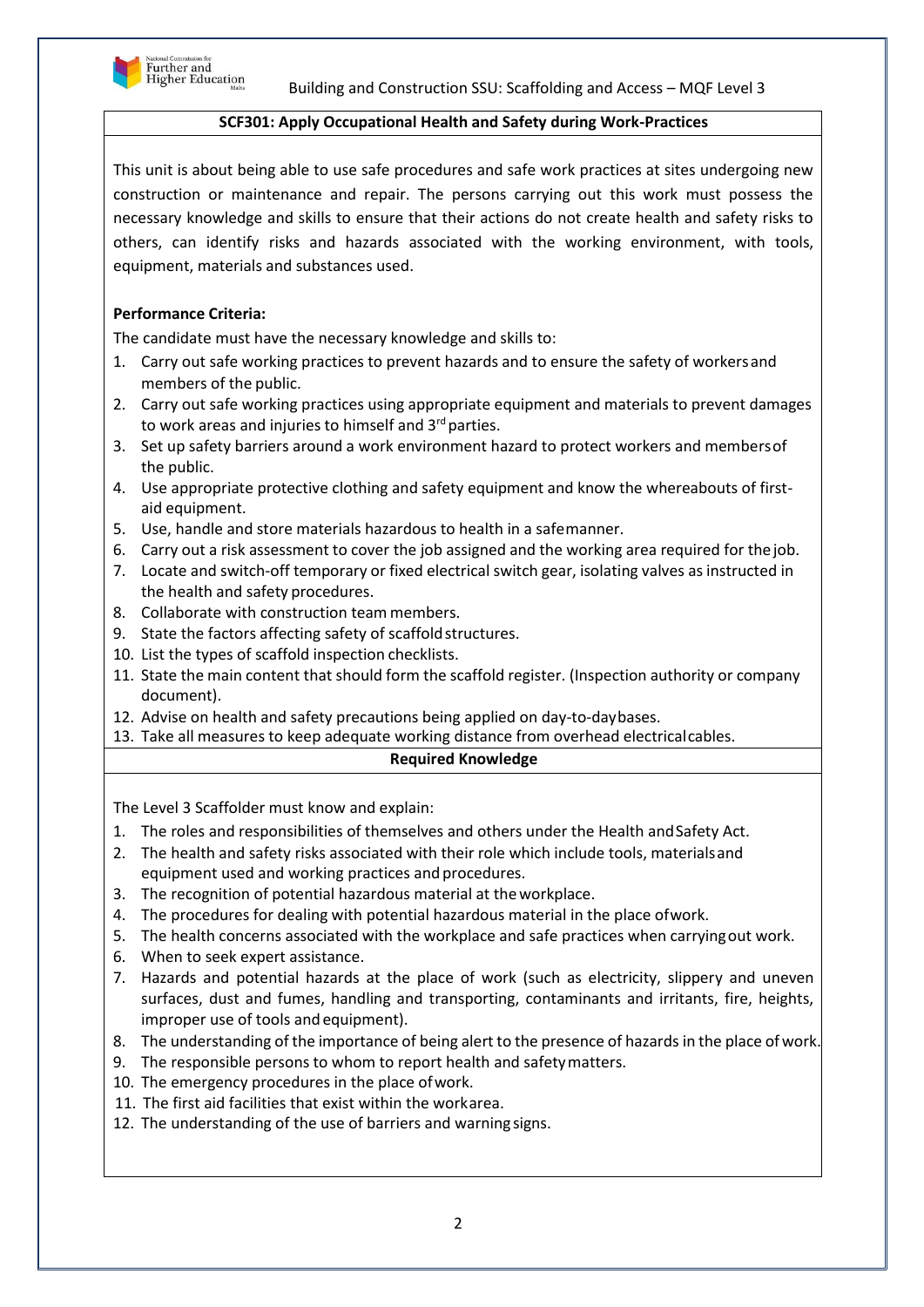

- 13. The necessary safety precautions including the use of protective clothingand equipment for a range of applications. (Situation insteadapplication).
- 14. The methods used for protecting customers'property.
- 15. When it is required to isolate domestic water services from the main water supply.
- 16. How to describe any toxic effect of materials used.
- 17. The preventative and remedial actions to be taken in the case of exposure to materials hazardous to health.
- 18. The importance to check and follow manufacturer instructions regarding 'expiry dates' and care and condition of Personal Protective Equipment.

# **Required Skills**

- 1. Identify which health and safety procedures are relevant to the workingenvironment.
- 2. Ensure compliance with duties and obligations as defined by the Occupational Health and Safety Act.
- 3. Follow workplace policies and employers' instructions for the safe use and maintenance of tools and equipment.
- 4. Control health and safety hazards within the jobresponsibility.
- 5. Report any hazards which may present risk topersons.
- 6. Identify, tag according to employer policy and report using standard forms, defective personal protective equipment, defective tools and fittings.
- 7. Follow correct procedures in the event of injuries to themselves orothers.
- 8. Take remedial action where work methods are not in line with control measures resulting from relevant risk assessment.
- 9. Adhere to work production and installation procedures as officially instructed by the employer.
- 10. Comply with warning signs and set up safety barriers around workingarea.
- 11. Make use of appropriate protective clothing provided and safety equipment according to task.
- 12. Use and store materials hazardous to health in a safemanner.
- 13. Monitor the workplace whilst keeping it free fromhazards.
- 14. Assist with communicate complex information in unfamiliar and to colleagues such as: report verbally and by means of pre-printed sketches to supervisors and colleagues the erecting and dismantling stage of a scaffold.
- 15. Ensure appropriate health and safety procedures are applied.
- 16. Explain possible hazards with sway transoms considered as a tie with special attention to spacing of ties, box ties and lip ties, tie patterns, abnormalfacades.
- 17. Demonstrate proficiency in carrying out a site risk assessment.
- 18. Demonstrate proficiency in using standard forms to carry out individual risk assessment, project team risk assessments, routine checks and maintenance of scaffolds following bad weather.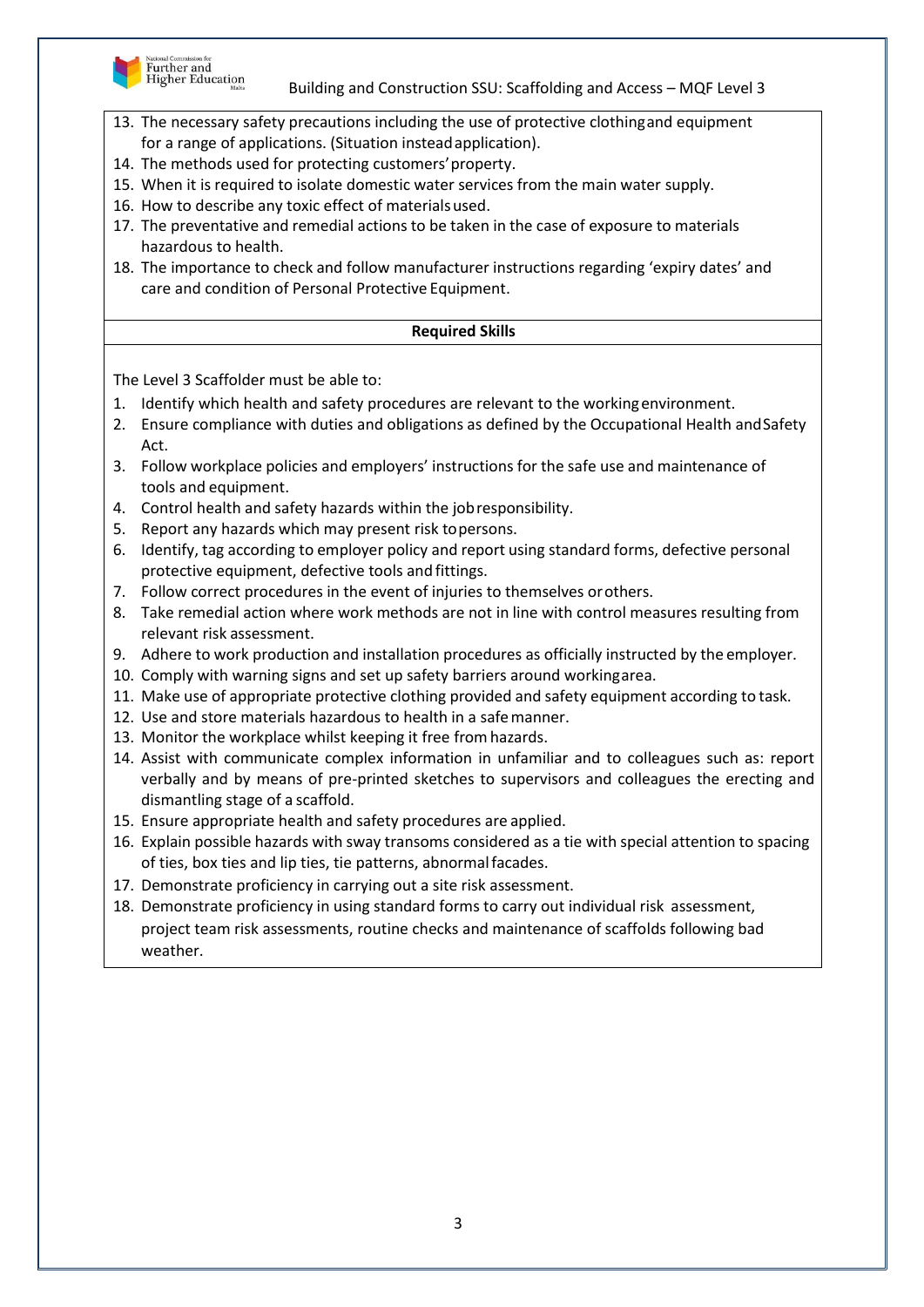

## **SCF302: Identify systems, equipment and components**

This unit is about identifying the different access and scaffold systems, equipment and components for specific applications based on their technical properties. Typical workplace systems such as the direct and indirect environmental impacts of materials used for scaffolds are also discussed.

# **Performance Criteria:**

The candidate must have the necessary knowledge and skills to:

- 1. Distinguish between types of scaffolding and access equipment based ontheir characteristics and classification.
- 2. State the criteria for the selection of scaffold.
- 3. State the tools, accessories and equipment used for scaffold erection and dismantling.
- 4. Identify and explain the characteristics and material requirements for Frame Scaffold, Birdcage scaffold, tower scaffold and modular scaffold.
- 5. Systematically keep records of the quantity of materials used byproject.
- 6. Organize stores and construction sites facilities.
- 7. Organize and perform functional checks on plant and equipment including routine checks for accuracy on tools and instruments.
- 8. Break down a job into differentphases and estimate the duration and production hours required.
- 9. Coordinate with others to ensure project plans consider site, roads, neighbors and neighborhoods concerns and environmental legislation.

## **Required Knowledge**

The Level 3 Scaffolder must know and explain:

- 1. How to demonstrate knowledge of environmental management.
- 2. Metric units of weight and object centre of weight (centre of gravity) and effective lineof force.
- 3. Know the rule of thumb and recommended instructions by suppliers regarding couplers, tubes and cantilever beam design.
- 4. The definition of unsymmetrical beams and prefabricated beams.
- 5. The technical characteristics of aluminum and steeltubes.
- 6. The different types of ladders available on the market for specific access from scaffolds.
- 7. The common defects of aluminum and steel tubes andfittings.
- 8. The construction site hazards commonly encountered.
- 9. The hollow concrete block (brick) wall and the limestone wall limitation toanchor scaffolds.
- 10. The type of wood suitable for scaffold platforms.
- 11. Wood preservation methods.
- 12. Typical causes of scaffold incidents and the resulting learning points.
- 13. Digital and hard copies systems used to keep records and control of materials andequipment.
- 14. Workplace procedures regarding final decisions and work permits.
- 15. Environmental regulatory requirements and Project environmental plans including equipment specifications dedicated for such tasks.
- 16. Routine checking procedures for accuracy checks of levelling instruments.
- 17. Workplace storage codes methods.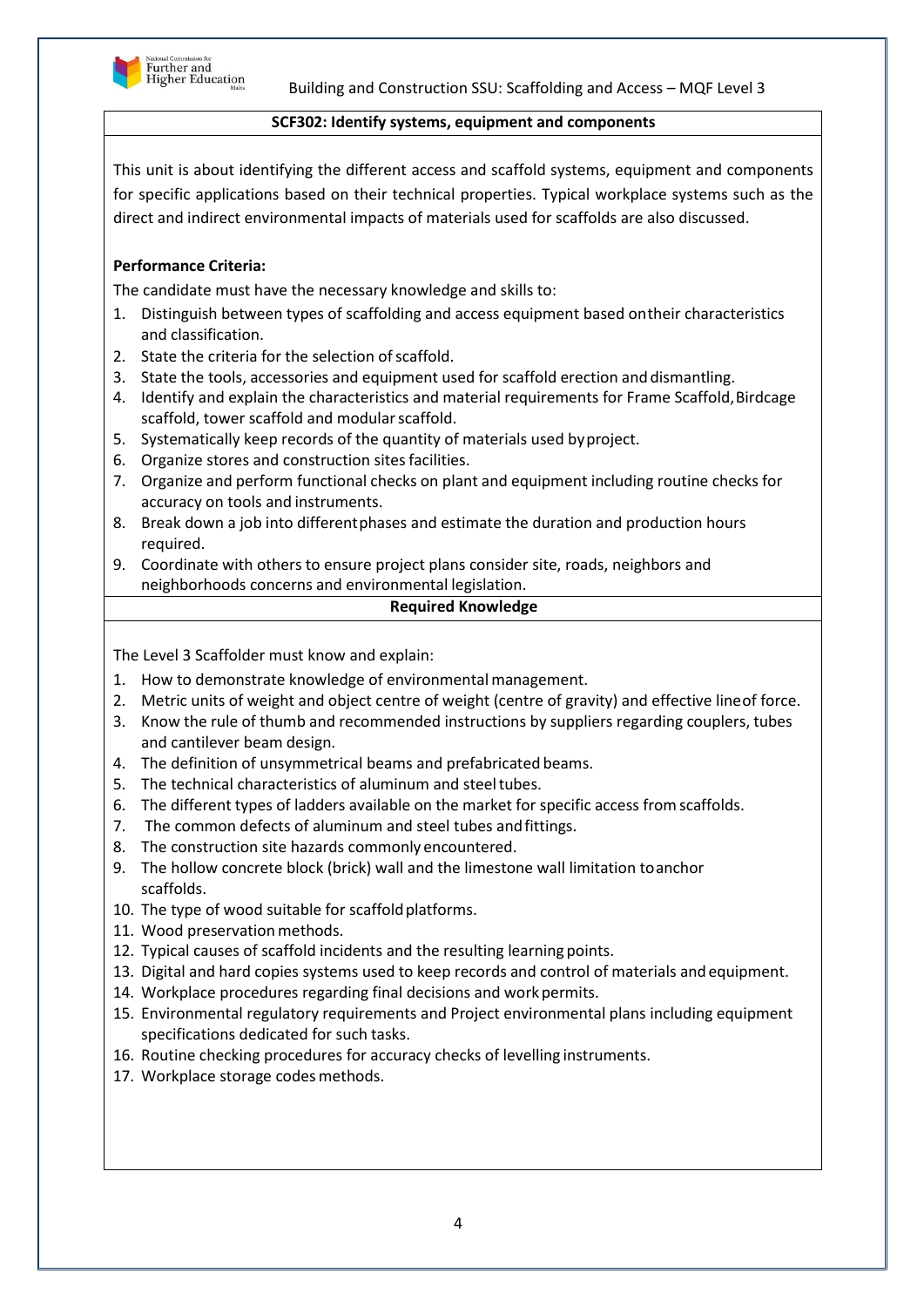

## **Required Skills**

- 1. Read and interpret counterweighting given specifications and assist in establishingsite installation method to erect a hanging scaffold.
- 2. Evaluate a truss-out scaffold for inadequate couplers and inadequate ties considering and giving special attention to the slab and bearing loads.
- 3. Evaluate cantilever scaffolds designs forstability and structure integrity and generate possible site installation methods.
- 4. Evaluate tower and bridge scaffolds designs for stability and structure integrityand generate site installation methods.
- 5. Discuss recommended best practices to install prefabricated beams considering and giving special attention to safe working loads; specified close spacing requirements; beam max Ixx (upside down beams), appropriate tightening of knee braces; adequate rolling over provision; appropriate use of unsymmetrical beams.
- 6. Explain recommended best practices in the use of ladders considering and giving special attention not to use the following situations: mid-span supports, ladders at the end of platforms, ladders resting on the projected ends of the scaffold boards forming the platform, length and angle constrains, top not securely tied, the use of wedges under legs, no projection at the top, obstruction tofoothold.
- 7. Identify the correct use of the following scaffolding and access equipment: System Scaffold, Tube and Fitting (Coupler) Scaffold, Base-supported Scaffold, Birdcage Scaffold, Bracket (Tank Builder's) Scaffold, Independent Run (Façade or Independent Tied) Scaffold, Mobile Scaffold, Tower Scaffold.
- 8. Identify and describe the main features of demolition scaffolds, weather protectionand sheeted stone cleaning scaffolds, temporary roofs and canopies.
- 9. Assess and carry out a visual survey of the following Materials: accessories and Technical data presented with detailed specifications to ensure sound erection of scaffolds: Scaffold tubes, scaffold couplers and fittings, scaffold boards and timber, technical data of prefabricated beams, prefabricated frames and scaffold systems, ropes, lashings, rigging, guys and anchors.
- 10. Identify hazards and describe appropriate safe working methods in constructing and dismantling Independent ties scaffold considering and giving special attention to absence of bracings; wrong coaxial joint in tubes; undermined foundations;attachment of tarpaulins; unnecessary working lifts; overloading; neglected scaffolds over long periods.
- 11. Identify hazards and describe appropriate safe working methods in constructing and dismantling prefabricated frame scaffold and system scaffolds with special attentionto bad assumptions that prefabricated, and system scaffold do not require additional bracings; failure to use locking pins or wedges; lack of longitudinal stiffness when dismantling long projection components.
- 12. Identify hazards and describe appropriate safe working methods in constructing and dismantling putlog scaffolds with special attention to insufficient grip of the putlog ends in stone and brickwork; dislodgement of the lower lift; removal of guard rail which leaves the joint in the ledger unassisted.
- 13. Identify and describe hazards as a result of use of rotten boards; placing standards (posts) at the end of boards or across joints of boards; waterlogged ground; site surface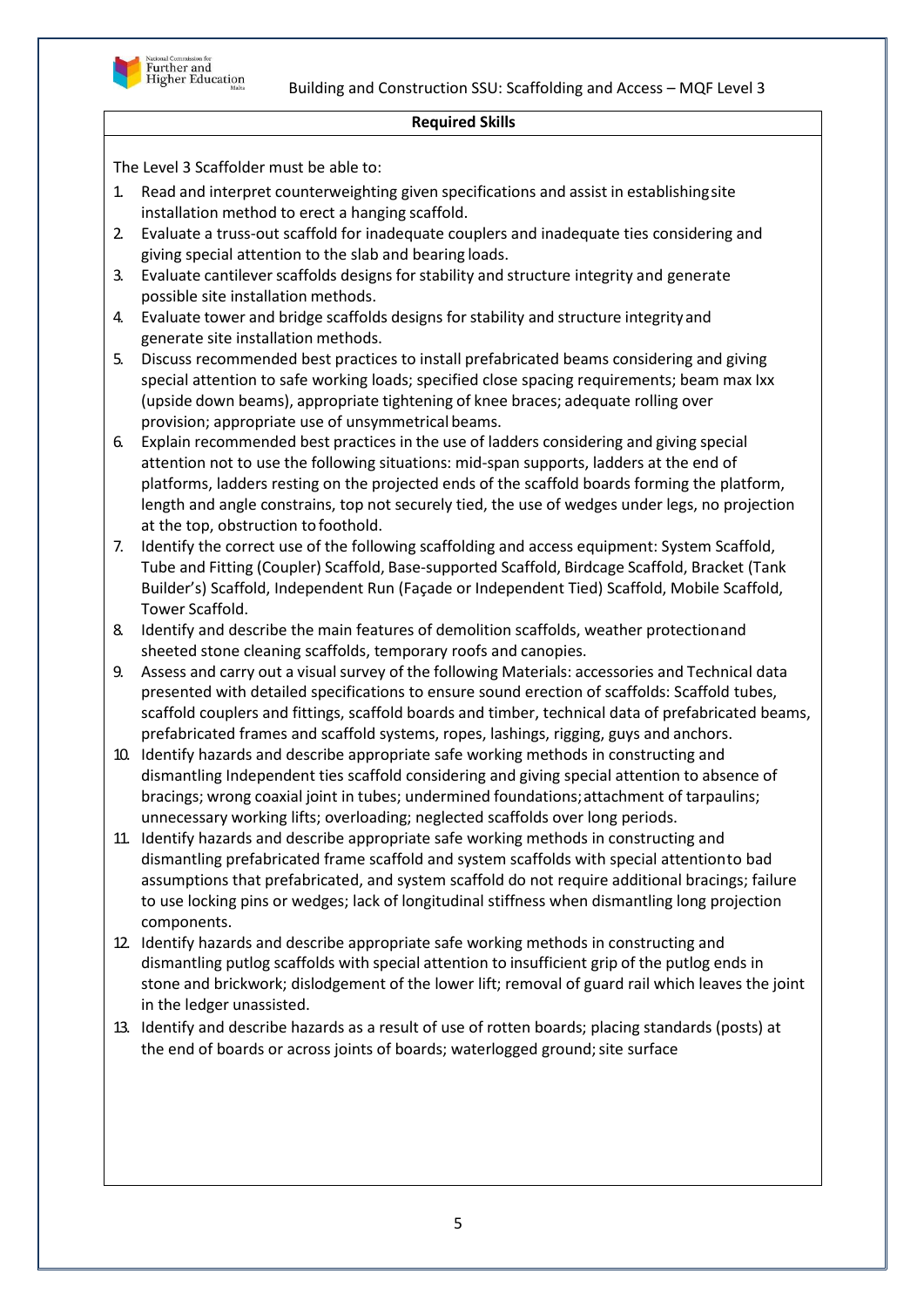

water washing; excavation near sole plates; boards level with rubble; inadequate size of sole plate; sole plates on sloping surfaces.

- 14. Identify and describe hazards in bracing configuration with special attention to weak-in- line joints by using spigot pins; poor tightening of sleeve couplers; poor attachment of lifts to bracing systems; bracing not across ground level to top level scaffold; bracingnot in two directions; vertical and horizontal forces not related to forces inbraces.
- 15. Interpret the project environmental plan and establish resources required for its implementation.
- 16. Use standard forms to apply for working permits and informneighbors.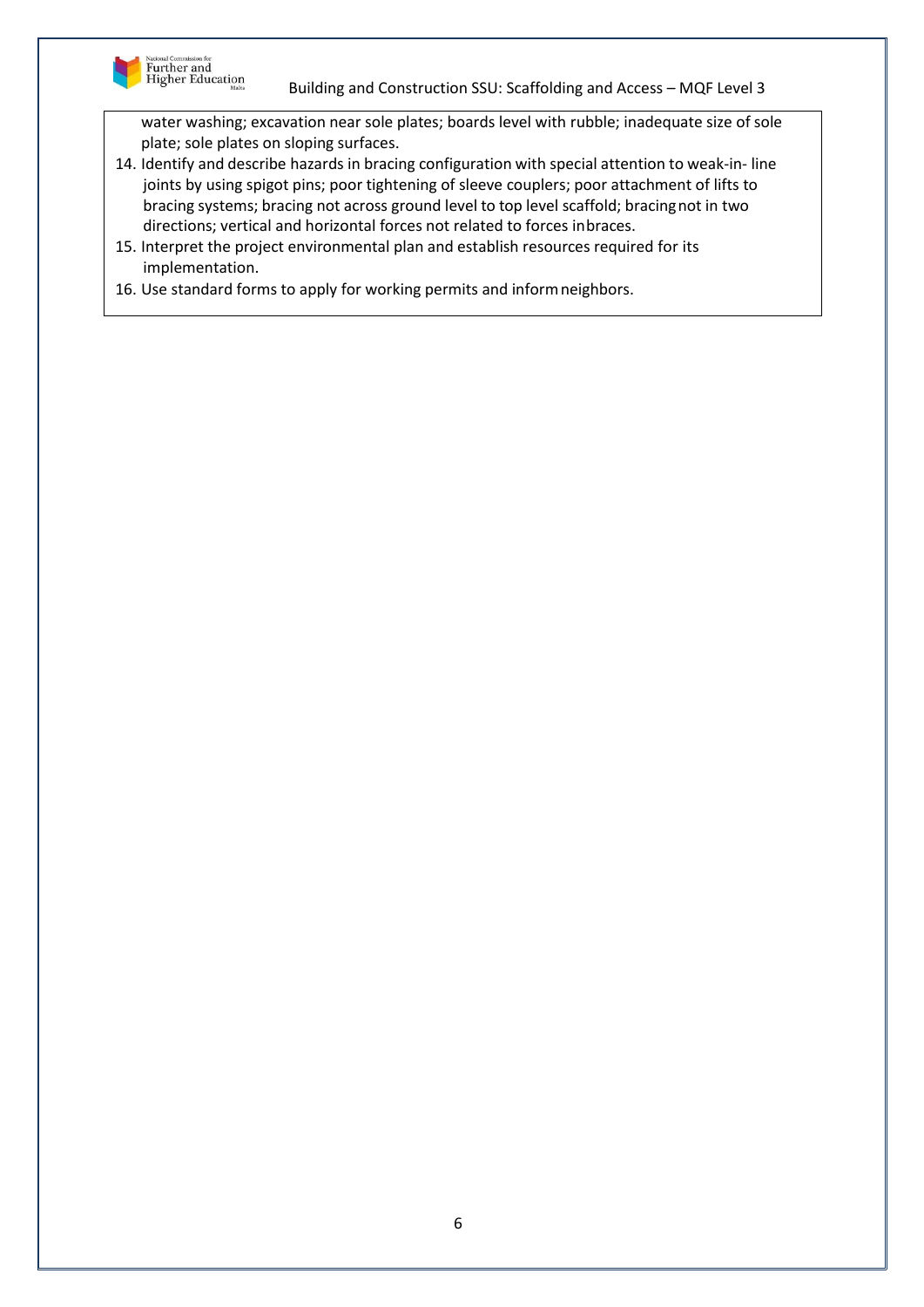

#### **SCF303: Reading of drawings and calculations**

This unit is about understanding and interpreting scaffold and building drawings, methods to calculate quantities of fittings and elements, and methods to transform setting out measurements from drawings to site setting out.

## **Performance Criteria:**

The candidate must have the necessary knowledge and skills to:

- 1. Read and interpret plans and specifications to select scaffold fittings andelements.
- 2. Read and interpret plans to establish important building datum grids andlevels.
- 3. Calculate the quantities of scaffold fittings required to meet workschedules.
- 4. Calculate linear measurements of diagonals, diameters and right-angle triangles in 2D and3D structures.
- 5. Set out scaffold 'standards' (posts) correctly spaced as indicated indrawings.
- 6. Set out scaffold 'standards' on pitch circle diameter around circularstructures.

## **Required Knowledge**

The Level 3 Scaffolder must know and explain:

- 1. Horizontal levels and horizontal planes, the vertical plumb line and the use of the spirit level in this context.
- 2. Compilations of overall linear dimensions fromdrawings.
- 3. Calculations involving quantities and costs ofmaterials.
- 4. Calculations with ratios.
- 5. X-axis, y-axis, variable charts andtables.
- 6. Drawings annotations used for levels, gradients andbearings.
- 7. Scientific parameters as used in digitalcalculators.
- 8. A wide range of hand tools specifications and theiruse.
- 9. The techniques to produce manual simplified scaffold drawings.
- 10. The metric units of linear measurements, areas, force, pressure and fluidmeasurements.

#### **Required Skills**

- 1. Explain height to base ratio requirements when using towers subjected to combined weights and wind forces.
- 2. Explain possible hazards when using Gim Wheels and Pulleys with special attention to when pulling at wide angles.
- 3. Convert linear dimension in metric units from millimeters to centimeters tometers.
- 4. Interpret drawing symbols, elevations and plans.
- 5. Measure, cut to size and prepare pipes for ready for use.
- 6. Use the 3:4:5 method to set right-angles on site and apply corrections requiredon slanting slopes.
- 7. Interpret common structural charts and structural plans.
- 8. Calculate areas and volumes of counterweights.
- 9. Convert between units of measurements: meters; centimeters andmillimeters.
- 10. Use scientific calculators and digital measuring instruments to measure linearand angular measurements.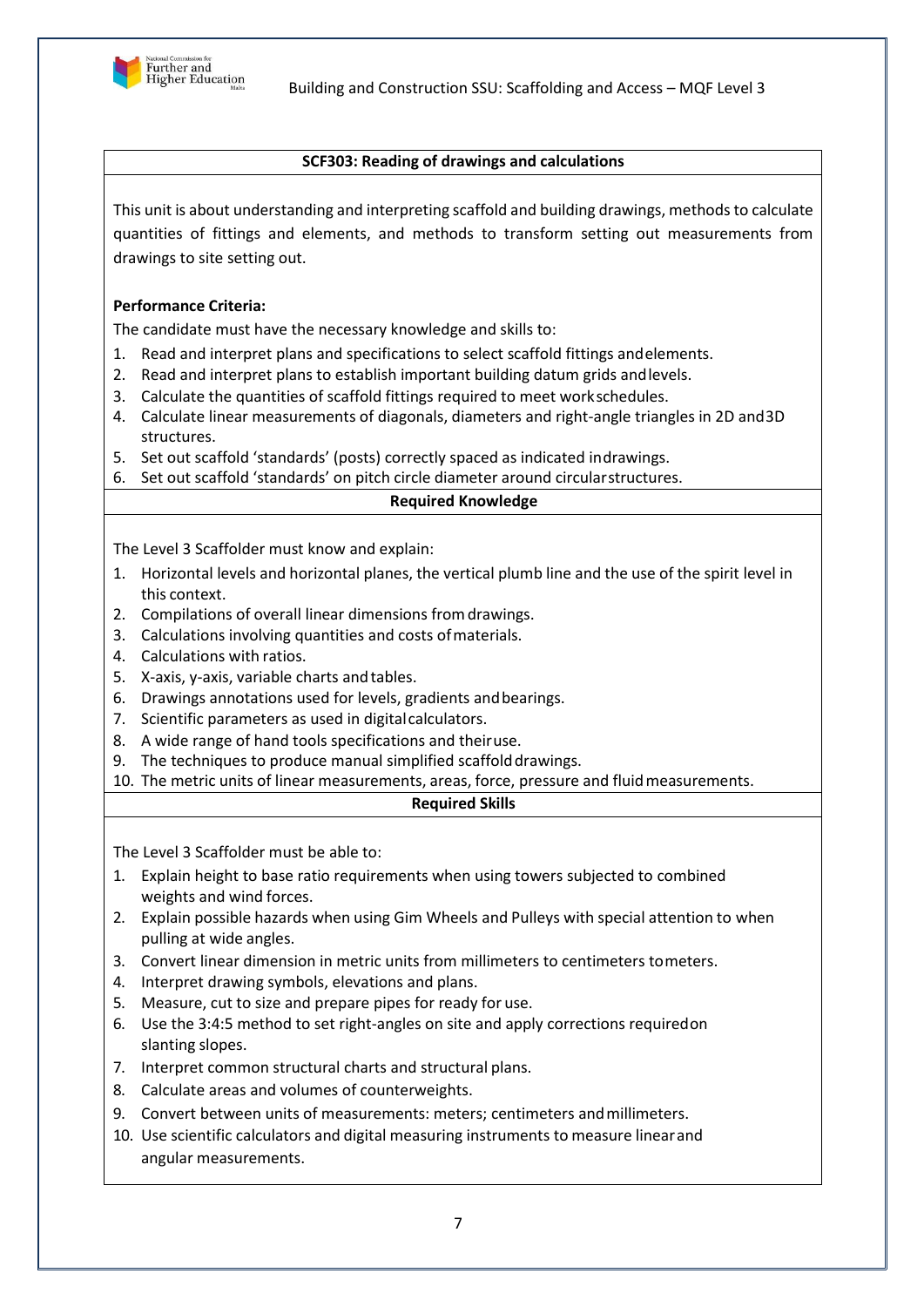

11. Convert between tones to kilograms and milliliters to liters.

12. Use established factors to convert volume of material to weight (specificdensity).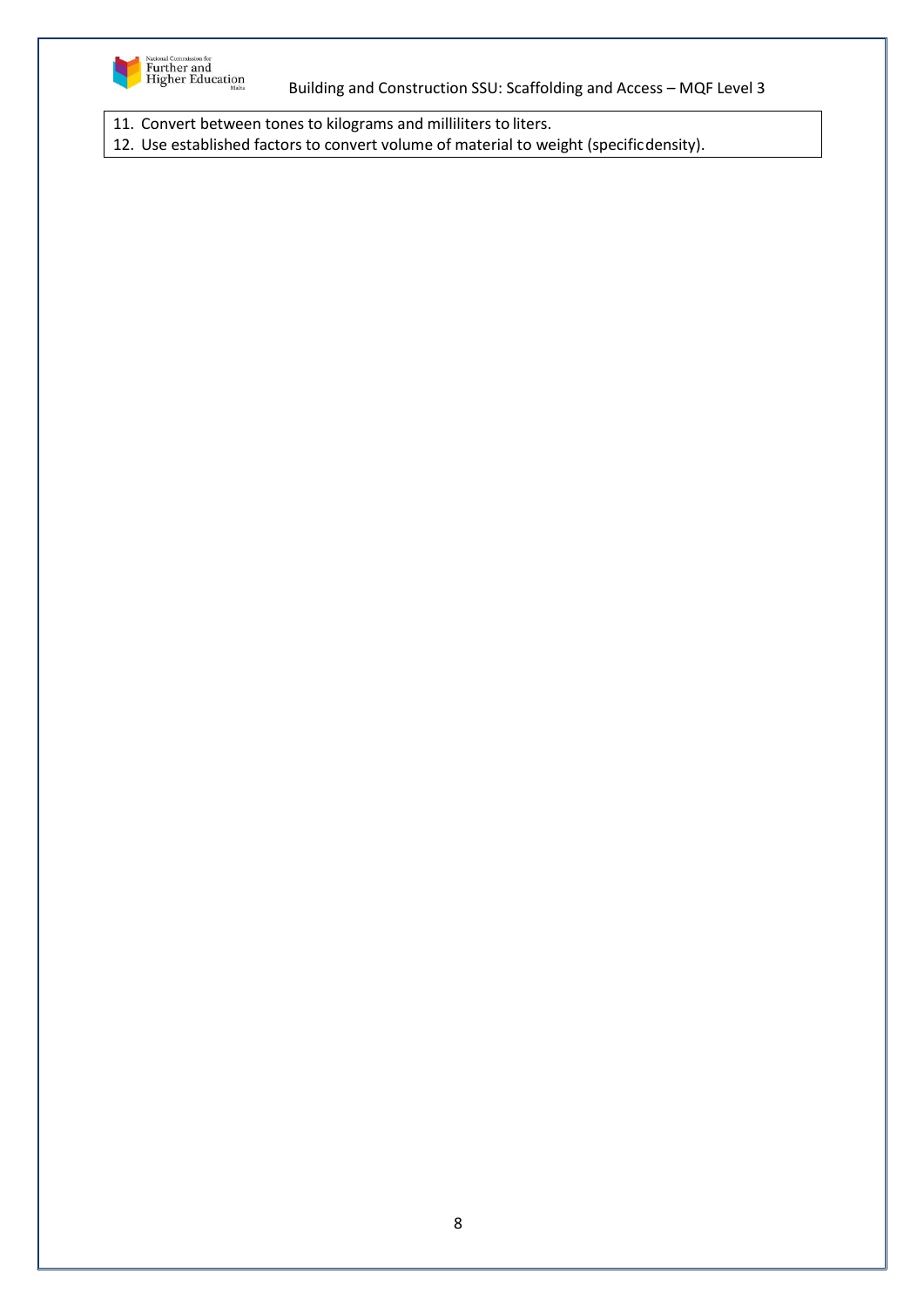

# **SCF304: Setting Out, Erecting and Dismantling Scaffolds and Access Equipment**

This unit is about Setting Out, Erecting and Dismantling Scaffolds and Access Equipment.

# **Performance Criteria:**

The candidate must have the necessary knowledge and skills to:

- 1. Clean, check and store plant, tools and equipment according to manufacturer recommendations and workplace practices.
- 2. Dispose unwanted materials according to project environmental policy and keep areas cleared from unwanted materials.
- 3. Keep records and follow workplace procedures regarding scaffold inspections and for reported damaged items.
- 4. Set out, construct and dismantle frame scaffolds, birdcage scaffolds, tower scaffolds, modular scaffolds.
- 5. Set up, construct and dismantle independent tied scaffolds;
- 6. Assist in communicating complex information in unfamiliar and unpredictable context to colleagues and first line supervisors using the correct scaffold technicalterms;
- 7. Co-ordinate and co-operate with colleagues, self-employed sub-contractors and allother construction site workers.
- 8. Take agreed responsibility for completing given scaffold erecting and dismantling tasksand interact with the immediate environment to solve technical issues at one's own initiative.
- 9. Assist in the development of work schedules and maintains progress of material and labour.
- 10. Contribute to improve work activities.
- 11. Recognize the roles and responsibilities of scaffolding and constructionteams.
- 12. Maintain interpersonal relationship to understand others and to avoidconflict.

#### **Required Knowledge**

The Level 3 Scaffolder must know and explain:

- 1. Residential areas requirements.
- 2. The height of the top rail, mid rail, cross braces conditions, alternatives to guardrails.
- 3. The condition when to use fall arrest systems and personal fall arrestsystems requirements.
- 4. The conditions of when guardrails are not required and under what conditions canbe removed.
- 5. The general types of 'access'recommendations.
- 6. The type of toe boards, screens, guardrail systems, debris nets, catch platforms, canopy structures and barricades that are available to protect from overhead fallingobjects.
- 7. The maximum vertical tie spacing allowed.
- 8. The planning and scheduling of methods.
- 9. Various procedures to calculate materials requirements.
- 10. Environmentally friendly waste management procedures.
- 11. Safety data sheets of various products.
- 12. Site isolation and traffic control responsibilities and authorities.
- 13. Traffic signs appropriate for roads approaching construction sites.
- 14. Equipment data sheets and routine maintenance manuals.